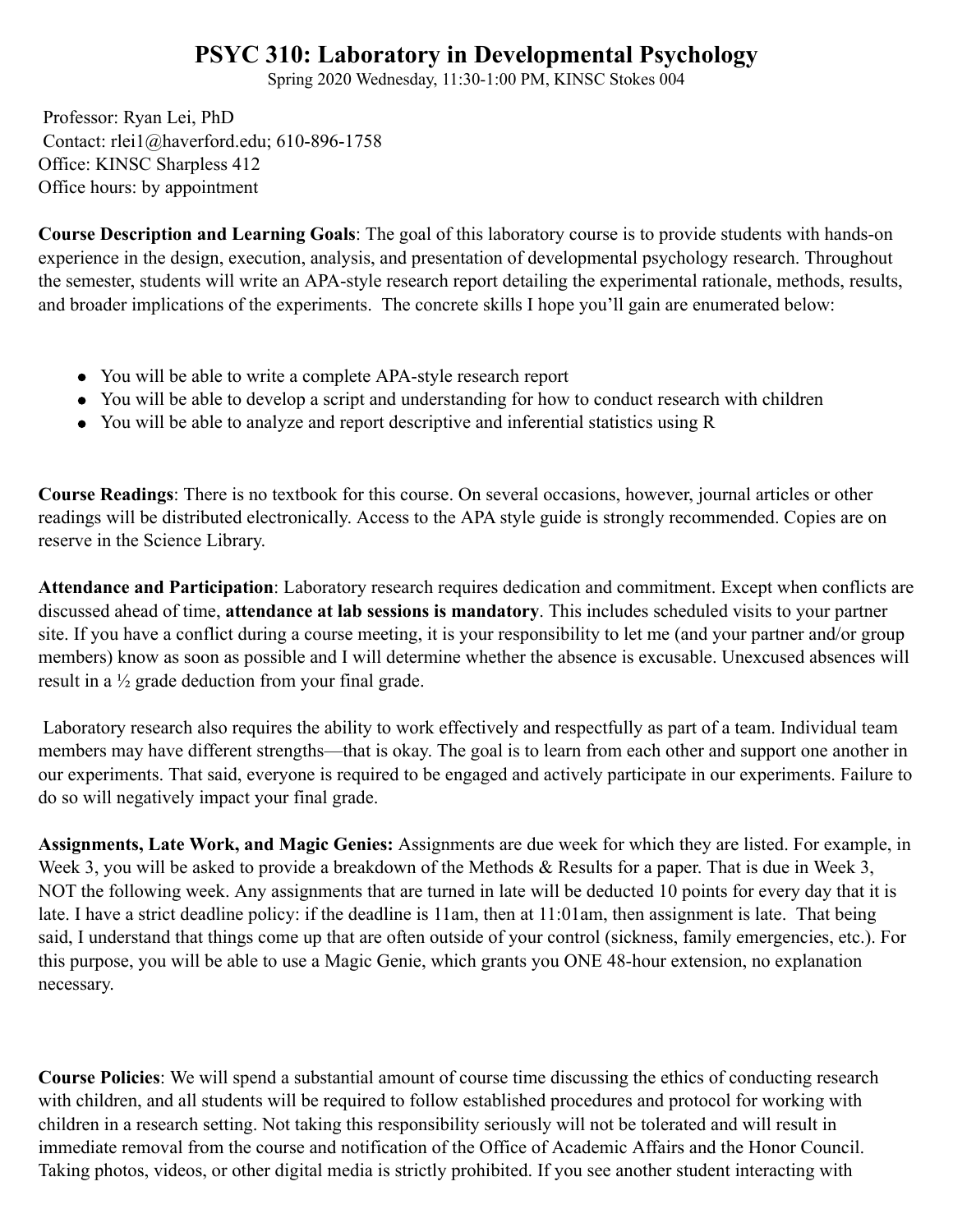children in a way that makes you uncomfortable, or if you feel uncomfortable for any other reason, please come speak with me as soon as possible. On days where we will be working directly with children, please wear closedtoed shoes and appropriate attire.

**Accessibility Statement**: Haverford College is committed to supporting the learning process for all students. Please contact me as soon as possible if you are having difficulties in the course. There are also many resources on campus available to you as a student, including the Office of Academic Resources (https://www.haverford.edu/oar/) and the Office of Access and Disability Services (https://www.haverford.edu/access-and-disability-services/). If you think you may need accommodations because of a disability, you should contact Access and Disability Services at hcads@haverford.edu. If you have already been approved to receive academic accommodations and would like to request accommodations in this course because of a disability, please meet with me privately at the beginning of the semester (ideally within the first two weeks) with your verification letter.

## **Grading:**

Participation: 20 % Assignments: 30 % Peer Reviews: 15 % Final Research Report: 35 % Total Points Possible: 100

Grade scale

 $A = 94-100$  $A- = 90-93.99$  $B+ = 87-89.99$  $B = 83-86.99$  $B = 80-82.99$  $C+ = 77-79.99$  $C = 73-76.99$  $C = 70-72.99$  $D+ = 67-69.99$  $D = 60-66.99$  $F = 59.99$  and below

At the end of the semester, I will calculate your grade and determine if I believe it correctly reflects your achievement in this course. Final grades will be assigned at my discretion.

| Week                              | <b>Course Schedule</b><br><b>Course Schedule</b>    | <b>Readings</b>                           | <b>Activities</b>                      | <b>Assignment Due</b> |
|-----------------------------------|-----------------------------------------------------|-------------------------------------------|----------------------------------------|-----------------------|
| $1 -$<br>Jan.<br>22               | Intro & Paperwork (clearances including<br>new one) |                                           | Setting<br>community<br>guidelines     | In class stats review |
| $2-$<br>$\mathbf{L}_{\mathbf{L}}$ | Ethics of working with children                     | Rhodes, Leslie,<br>$D$ ionabi $R$ Chalile | How to explain<br>$diff$ oult concents |                       |